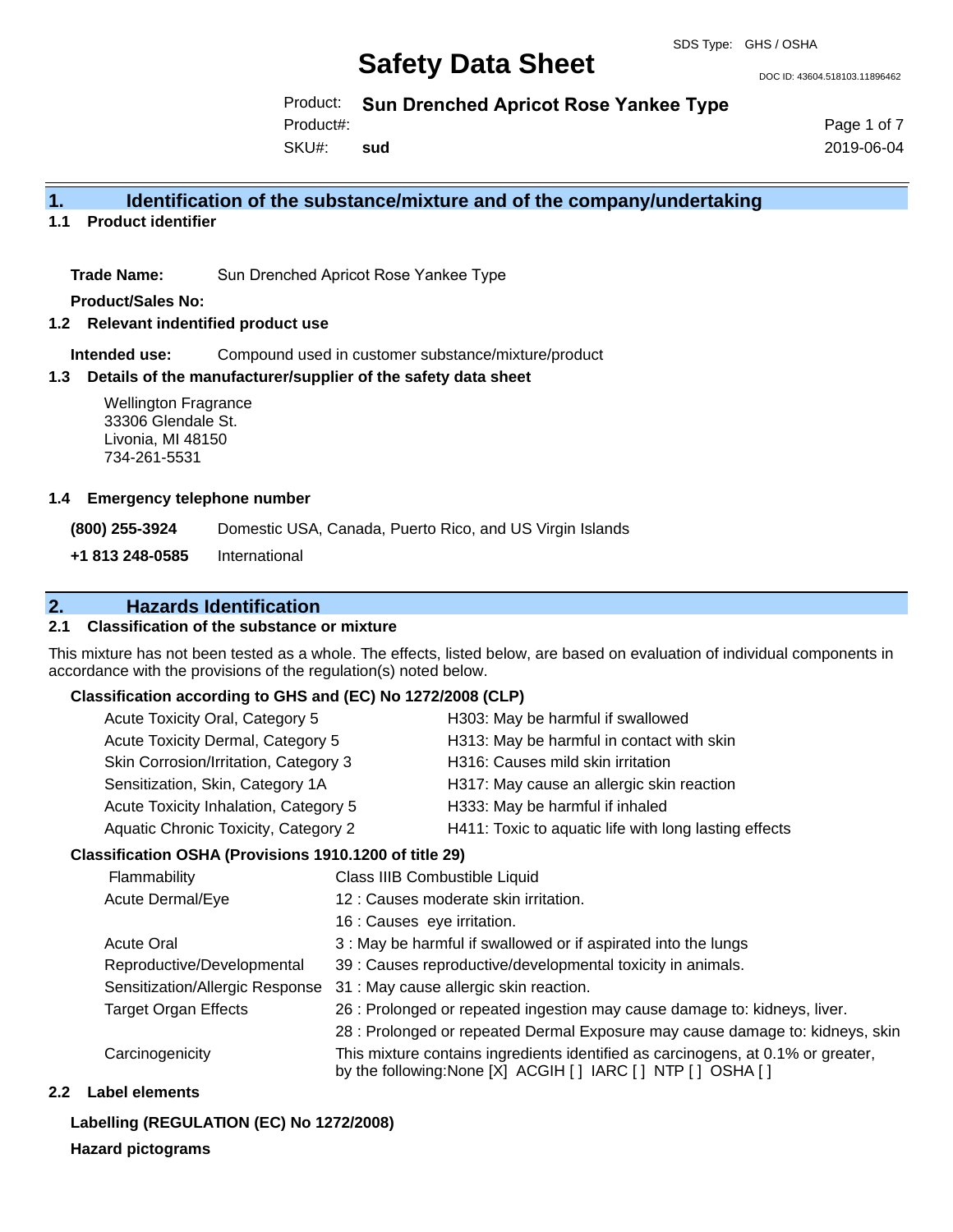DOC ID: 43604.518103.11896462

Product: **Sun Drenched Apricot Rose Yankee Type** 

Product#:

SKU#: **sud**

**Signal Word: Warning Hazard statments**



# H303 May be harmful if swallowed H313 May be harmful in contact with skin H316 Causes mild skin irritation H317 May cause an allergic skin reaction H333 May be harmful if inhaled H411 Toxic to aquatic life with long lasting effects

### **Precautionary Statements**

#### **Prevention:**

| P <sub>272</sub> | Contaminated work clothing should not be allowed out of the workplace   |  |
|------------------|-------------------------------------------------------------------------|--|
| P <sub>273</sub> | Avoid release to the environment                                        |  |
| Response:        |                                                                         |  |
| $P302 + P352$    | IF ON SKIN: Wash with soap and water                                    |  |
| $P304 + P312$    | IF INHALED: Call a POISON CENTER or doctor/physician if you feel unwell |  |
| P312             | Call a POISON CENTER or doctor/physician if you feel unwell             |  |
| $P333 + P313$    | If skin irritation or a rash occurs: Get medical advice/attention       |  |
| P363             | Wash contaminated clothing before reuse                                 |  |
| P391             | <b>Collect Spillage</b>                                                 |  |
|                  |                                                                         |  |

## **2.3 Other Hazards**

## **no data available**

## **3. Composition/Information on Ingredients**

#### **3.1 Mixtures**

This product is a complex mixture of ingredients, which contains among others the following substance(s), presenting a health or environmental hazard within the meaning of the UN Globally Harmonized System of Classification and Labeling of Chemicals (GHS):

| CAS#<br>Ingredient                 | EC#                                     | Conc.<br>Range | <b>GHS Classification</b>          | <b>OSHA Classification</b> |
|------------------------------------|-----------------------------------------|----------------|------------------------------------|----------------------------|
| 101-86-0                           | 202-983-3<br>Hexyl cinnamaldehyde       | $5 - 10%$      | H303; H316; H317; H400; H411       | 11, 15                     |
| 78-70-6<br>Linalool                | 201-134-4                               | $2 - 5%$       | H227; H303; H315; H317; H319; H402 | 12, 26                     |
| 103-60-6                           | 203-127-1<br>2-Phenoxyethyl isobutyrate | $2 - 5%$       | H316                               | 11                         |
| 120-51-4<br><b>Benzyl Benzoate</b> | $204 - 402 - 9$                         | $2 - 5\%$      | H302; H313; H400; H411             | 28, 3                      |
| 104-67-6                           | 203-225-4<br>gamma-Undecalactone        | $2 - 5%$       | H316; H402; H412                   | 11                         |

Page 2 of 7 2019-06-04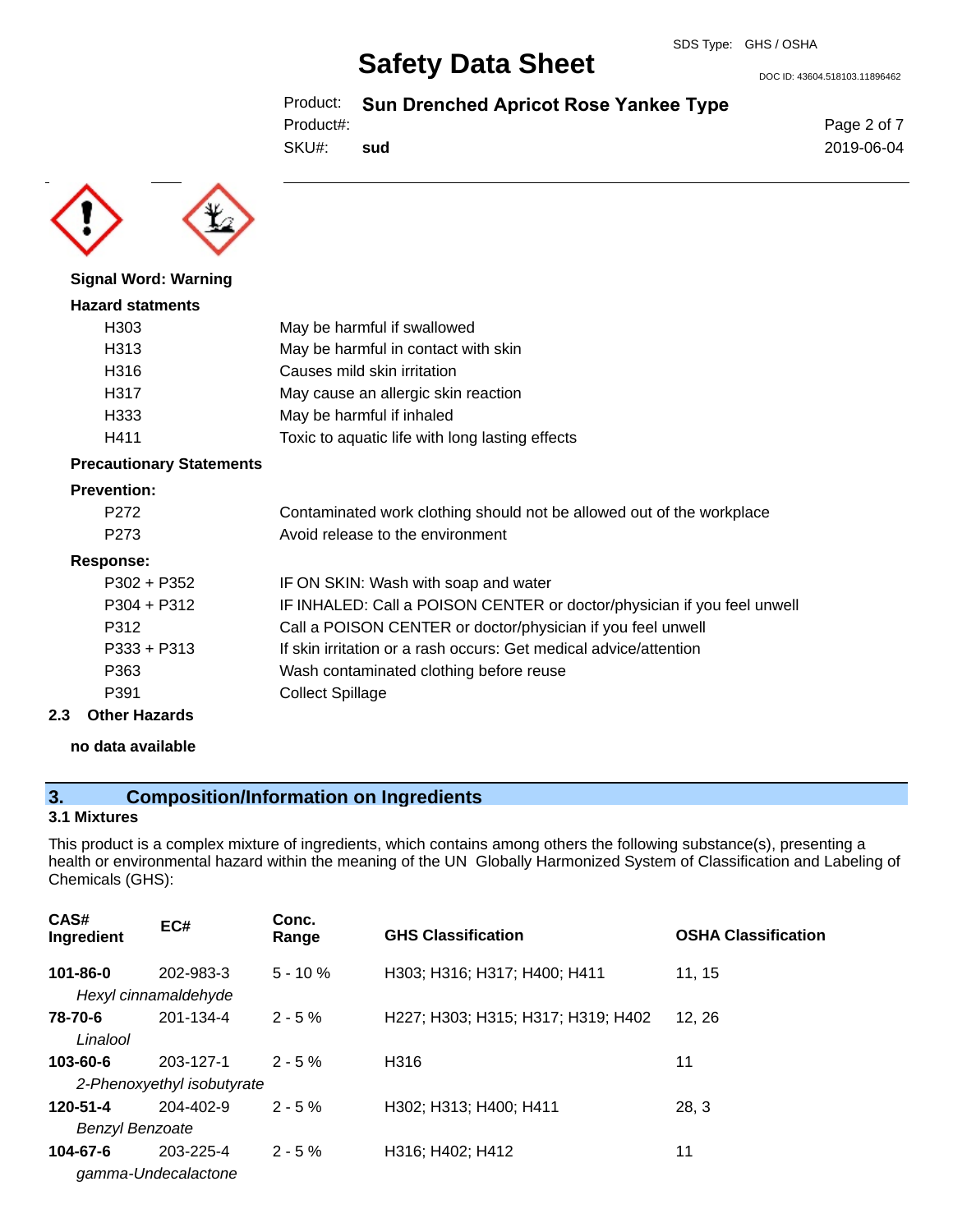DOC ID: 43604.518103.11896462

## Product: **Sun Drenched Apricot Rose Yankee Type**

SKU#: Product#: **sud** Page 3 of 7 2019-06-04

| CAS#<br>Ingredient                                                          | EC#                                       | Conc.<br>Range | <b>GHS Classification</b>                                           | <b>OSHA Classification</b> |
|-----------------------------------------------------------------------------|-------------------------------------------|----------------|---------------------------------------------------------------------|----------------------------|
| $105 - 95 - 3$                                                              | 203-347-8                                 | $2 - 5%$       | H401                                                                | 11, 15                     |
| Ethylene brassylate                                                         |                                           |                |                                                                     |                            |
| 24851-98-7                                                                  | 246-495-9                                 | $1 - 2%$       | H402                                                                |                            |
|                                                                             | Methyldihydrojasmonate                    |                |                                                                     |                            |
| 14901-07-6                                                                  | 238-969-9                                 | $1 - 2%$       | H316; H401; H411                                                    | 11, 39                     |
| beta-lonone                                                                 |                                           |                |                                                                     |                            |
| 8008-57-9                                                                   | 232-433-8                                 | $1 - 2%$       | H226; H304; H315; H400; H410                                        | 12, 3, 31                  |
|                                                                             | Citrus Aurantium Dulcis (Orange) Peel Oil |                |                                                                     |                            |
| $104 - 61 - 0$                                                              | 203-219-1                                 | $1 - 2%$       | H316                                                                | 12, 15                     |
| gamma-Nonalactone                                                           |                                           |                |                                                                     |                            |
| 106-22-9                                                                    | 203-375-0                                 | $0.1 - 1.0 %$  | H303; H313; H315; H317; H319; H401                                  | 11, 15                     |
| Citronellol                                                                 |                                           |                |                                                                     |                            |
| 1205-17-0                                                                   | 214-881-6                                 | $0.1 - 1.0 \%$ | H303; H317; H361; H401; H411                                        |                            |
| a-Methyl-1,3-benzodioxole-5-propionaldehyde                                 |                                           |                |                                                                     |                            |
| 57378-68-4                                                                  | 260-709-8                                 | $0.01 - 0.1\%$ | H302; H315; H317; H318; H400; H410                                  | 11, 15, 31                 |
| delta-1-(2,6,6-Trimethyl-3-cyclohexen-1-yl)-2-buten-1-one (delta-Damascone) |                                           |                |                                                                     |                            |
| 23696-85-7                                                                  | 245-833-2                                 | $0.01 - 0.1\%$ | H313; H315; H317; H401; H411                                        | 31                         |
|                                                                             |                                           |                | 1-(2,6,6-Trimethylcyclohexa-1,3-dienyl)-2-buten-1-one (Damascenone) |                            |
| See Section 16 for full text of GHS classification codes                    |                                           |                |                                                                     |                            |

Total Hydrocarbon Content  $(\% w/w) = 1.46$ 

## **4. First Aid Measures**

## **4.1 Description of first aid measures**

| Inhalation:                                                                                                                                 | Remove from exposure site to fresh air and keep at rest.<br>Obtain medical advice.                            |  |
|---------------------------------------------------------------------------------------------------------------------------------------------|---------------------------------------------------------------------------------------------------------------|--|
| Eye Exposure:                                                                                                                               | Flush immediately with water for at least 15 minutes.<br>Contact physician if symptoms persist.               |  |
| <b>Skin Exposure:</b>                                                                                                                       | Remove contaminated clothes. Wash thoroughly with water (and soap).<br>Contact physician if symptoms persist. |  |
| Ingestion:<br>Rinse mouth with water and obtain medical advice.<br>Most important symptoms and effects, both acute and delayed<br>4.2       |                                                                                                               |  |
| Symptoms:                                                                                                                                   | no data available                                                                                             |  |
| <b>Risks:</b><br>Refer to Section 2.2 "Hazard Statements"<br>4.3 Indication of any immediate medical attention and special treatment needed |                                                                                                               |  |
| Treatment:                                                                                                                                  | Refer to Section 2.2 "Response"                                                                               |  |

| 5.<br><b>Fire-Fighting measures</b>                       |                                                   |
|-----------------------------------------------------------|---------------------------------------------------|
| 5.1 Extinguishing media                                   |                                                   |
| Suitable:                                                 | Carbon dioxide (CO2), Dry chemical, Foam          |
| Unsuitable                                                | Do not use a direct water jet on burning material |
| 5.2 Special hazarde arising from the substance or mixture |                                                   |

#### **5.2 Special hazards arising from the substance or mixture**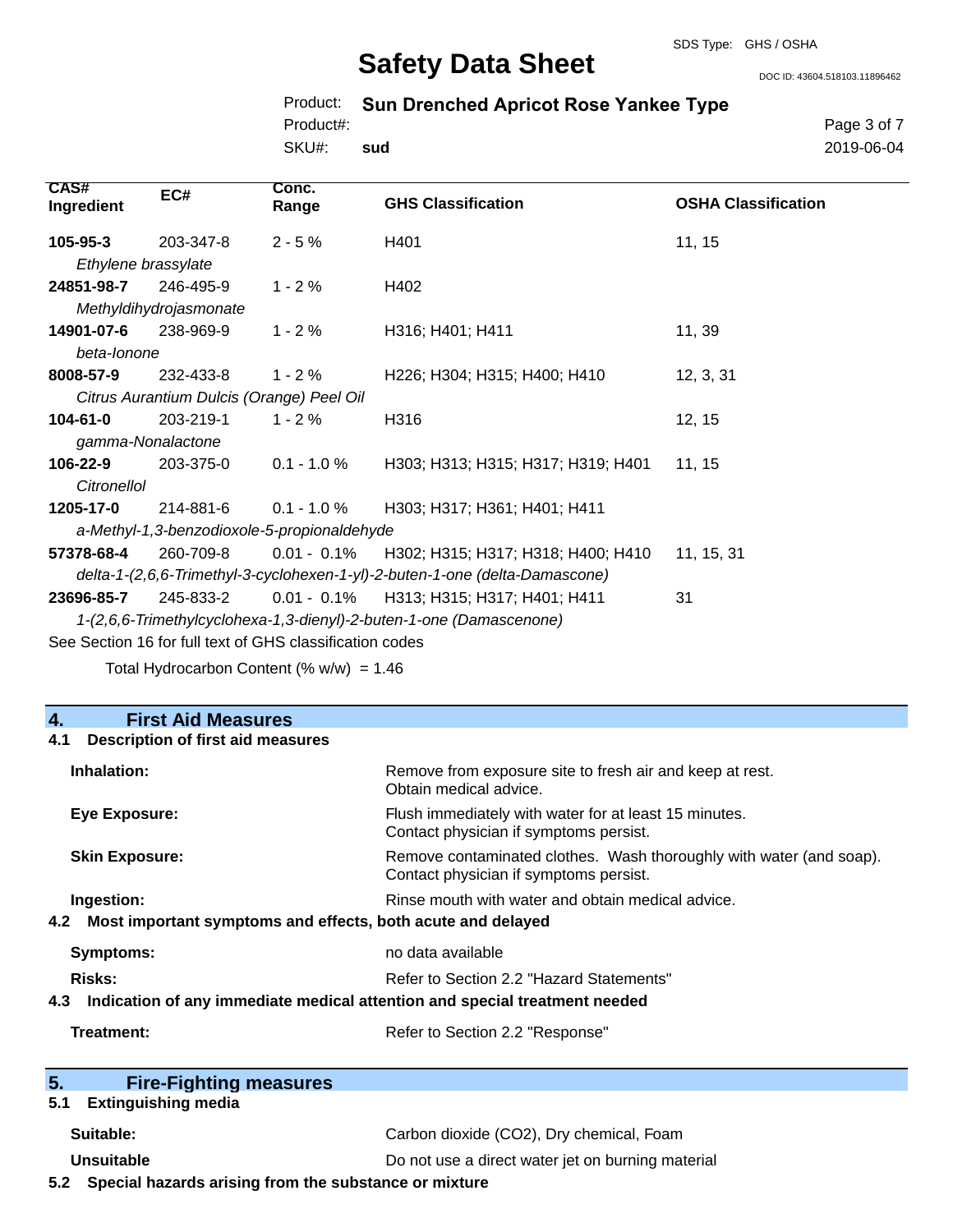DOC ID: 43604.518103.11896462

## Product: **Sun Drenched Apricot Rose Yankee Type**

Product#:

SKU#: **sud** Page 4 of 7 2019-06-04

| During fire fighting:       | Water may be ineffective              |
|-----------------------------|---------------------------------------|
| 5.3 Advice for firefighters |                                       |
| <b>Further information:</b> | Standard procedure for chemical fires |

## **6. Accidental Release Measures**

#### **6.1 Personal precautions, protective equipment and emergency procedures**

Avoid inhalation and contact with skin and eyes. A self-contained breathing apparatus is recommended in case of a major spill.

#### **6.2 Environmental precautions**

Keep away from drains, soil, and surface and groundwater.

#### **6.3 Methods and materials for containment and cleaning up**

Clean up spillage promptly. Remove ignition sources. Provide adequate ventilation. Avoid excessive inhalation of vapors. Gross spillages should be contained by use of sand or inert powder and disposed of according to the local regulations.

#### **6.4 Reference to other sections**

Not Applicable

## **7. Handling and Storage**

#### **7.1 Precautions for safe handling**

Apply according to good manufacturing and industrial hygiene practices with proper ventilation. Do not drink, eat or smoke while handling. Respect good personal hygiene.

#### **7.2 Conditions for safe storage, including any incompatibilities**

Store in a cool, dry and ventilated area away from heat sources and protected from light in tightly closed original container. Avoid plastic and uncoated metal container. Keep air contact to a minimum.

#### **7.3 Specific end uses**

No information available

## **8. Exposure Controls/Personal Protection**

#### **8.1 Control parameters**

**Exposure Limits:** Contains no substances with occupational exposure limit values

**Engineering Controls:** Use local exhaust as needed.

#### **8.2 Exposure controls - Personal protective equipment**

- **Eye protection:** Tightly sealed goggles, face shield, or safety glasses with brow guards and side shields, etc. as may be appropriate for the exposure
- **Respiratory protection:** Avoid excessive inhalation of concentrated vapors. Apply local ventilation where appropriate. **Skin protection:** Avoid Skin contact. Use chemically resistant gloves as needed.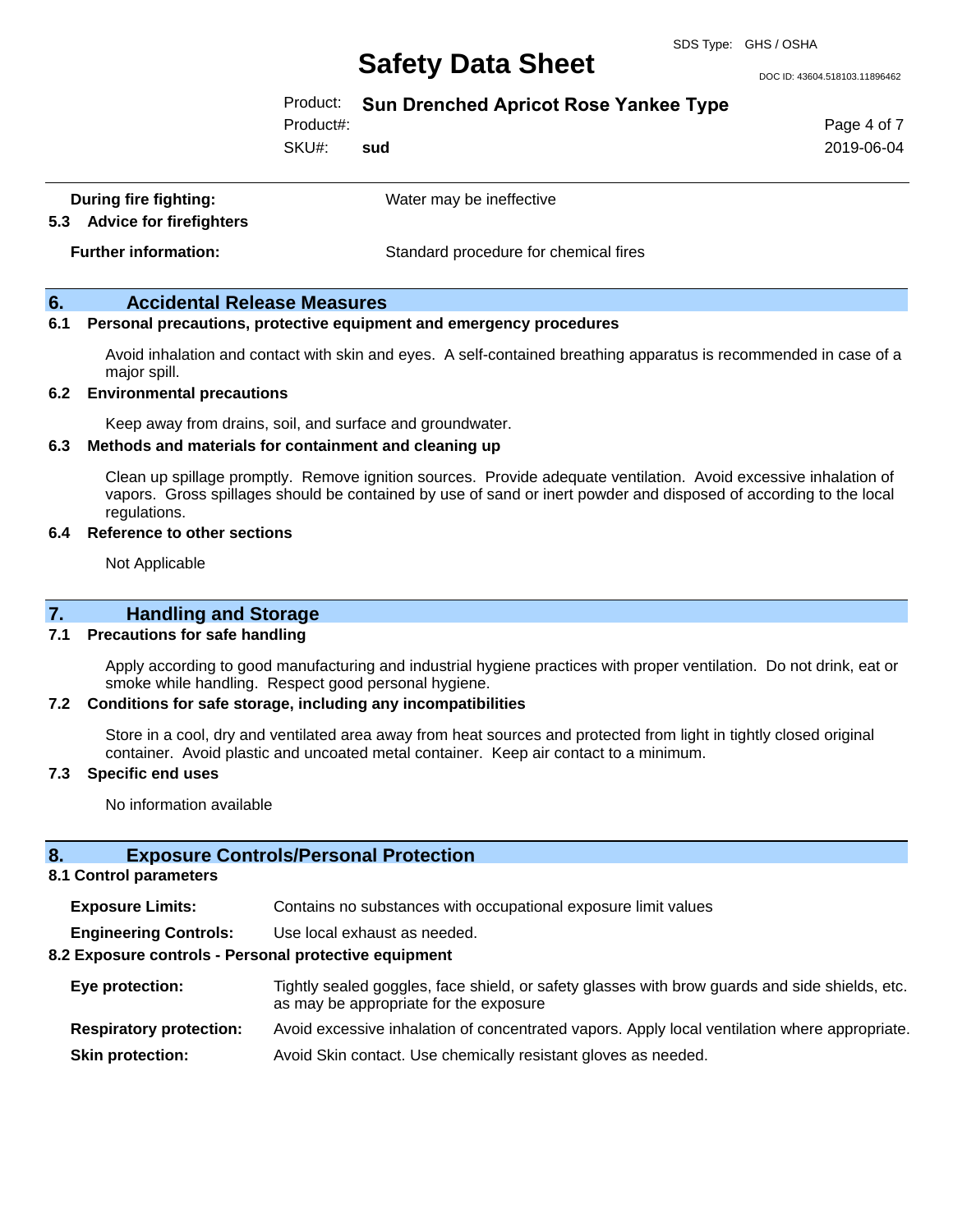DOC ID: 43604.518103.11896462

Product: **Sun Drenched Apricot Rose Yankee Type** 

SKU#: Product#: **sud** Page 5 of 7 2019-06-04

## **9. Physical and Chemical Properties**

## **9.1 Information on basic physical and chemical properties**

| Appearance:                  | Liquid                          |
|------------------------------|---------------------------------|
| Odor:                        | Conforms to Standard            |
| Color:                       | Colorless to Yellow Tint (G0/1) |
| <b>Viscosity:</b>            | Liquid                          |
| <b>Freezing Point:</b>       | Not determined                  |
| <b>Boiling Point:</b>        | Not determined                  |
| <b>Melting Point:</b>        | Not determined                  |
| <b>Flashpoint (CCCFP):</b>   | >200 F (93.33 C)                |
| <b>Auto flammability:</b>    | Not determined                  |
| <b>Explosive Properties:</b> | None Expected                   |
| <b>Oxidizing properties:</b> | None Expected                   |
| Vapor Pressure (mmHg@20 C):  | 0.0467                          |
| %VOC:                        | 4.154                           |
| Specific Gravity @ 25 C:     | 0.9360                          |
| Density @ 25 C:              | 0.9330                          |
| Refractive Index @ 20 C:     | 1.4600                          |
| Soluble in:                  | Oil                             |

# **10. Stability and Reactivity**

| 10.1 Reactivity                         | None                                               |
|-----------------------------------------|----------------------------------------------------|
| <b>10.2 Chemical stability</b>          | Stable                                             |
| 10.3 Possibility of hazardous reactions | None known                                         |
| <b>10.4 Conditions to avoid</b>         | None known                                         |
| 10.5 Incompatible materials             | Strong oxidizing agents, strong acids, and alkalis |
| 10.6 Hazardous decomposition products   | None known                                         |

| <b>Toxicological Information</b><br>11.                                                                             |                                                      |  |
|---------------------------------------------------------------------------------------------------------------------|------------------------------------------------------|--|
| <b>11.1 Toxicological Effects</b>                                                                                   |                                                      |  |
| Acute Toxicity Estimates (ATEs) based on the individual Ingredient Toxicity Data utilizing the "Additivity Formula" |                                                      |  |
| Acute toxicity - Oral - (Rat) mg/kg                                                                                 | (LD50: 3,876.87) May be harmful if swallowed         |  |
| Acute toxicity - Dermal - (Rabbit) mg/kg                                                                            | (LD50: 4,895.67) May be harmful in contact with skin |  |
| Acute toxicity - Inhalation - (Rat) mg/L/4hr                                                                        | (LC50: 62.12) May be harmful if inhaled              |  |

**Skin corrosion / irritation** Causes mild skin irritation

**Serious eye damage / irritation** Not classified - the classification criteria are not met **Respiratory sensitization** Not classified - the classification criteria are not met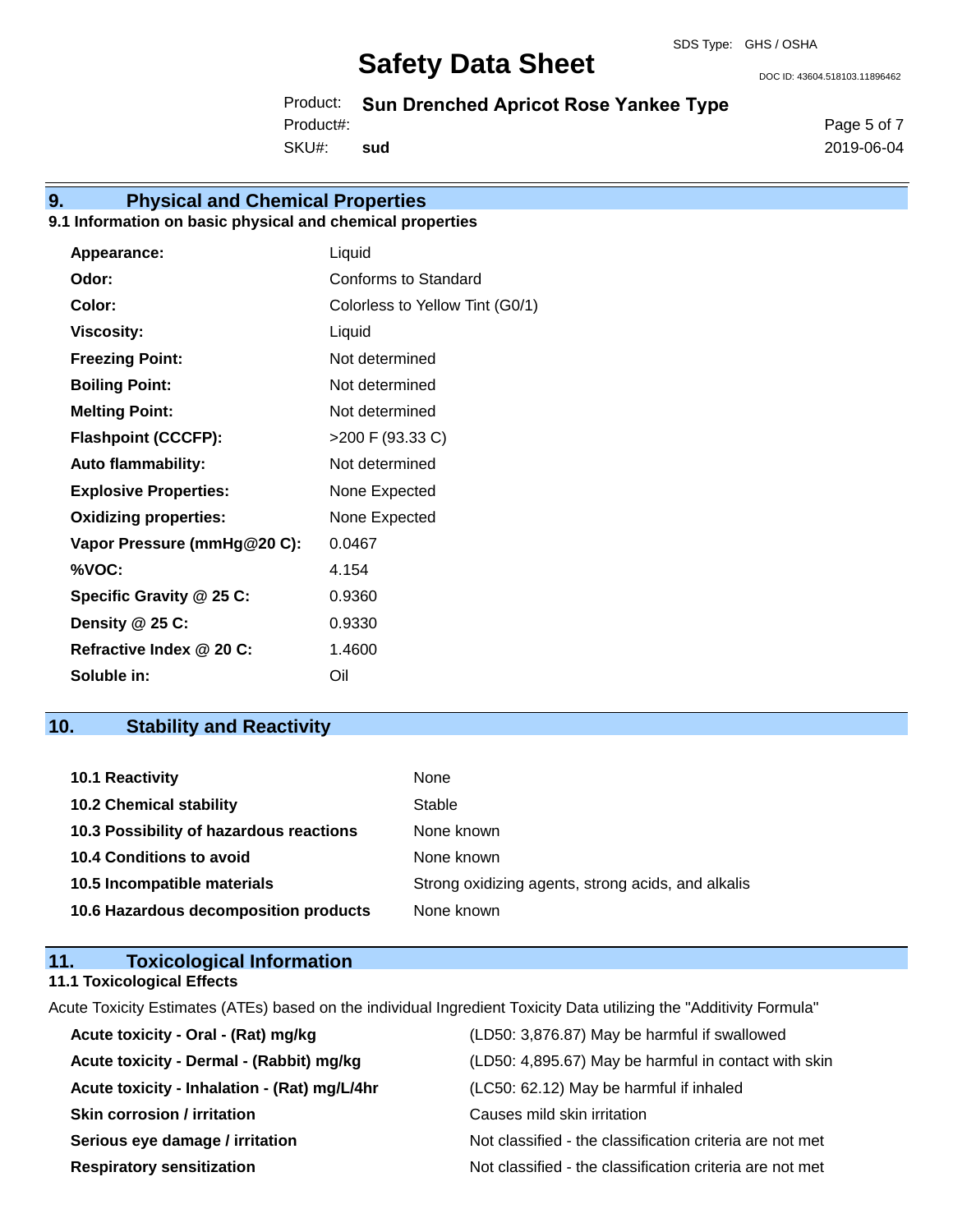#### SDS Type: GHS / OSHA

# **Safety Data Sheet**

DOC ID: 43604.518103.11896462

# Product: **Sun Drenched Apricot Rose Yankee Type**

Product#:

SKU#: **sud** Page 6 of 7 2019-06-04

| May cause an allergic skin reaction                      |
|----------------------------------------------------------|
| Not classified - the classification criteria are not met |
| Not classified - the classification criteria are not met |
| Not classified - the classification criteria are not met |
| Not classified - the classification criteria are not met |
| Not classified - the classification criteria are not met |
| Not classified - the classification criteria are not met |
|                                                          |

| 12.<br><b>Ecological Information</b> |                                                          |  |
|--------------------------------------|----------------------------------------------------------|--|
| 12.1 Toxicity                        |                                                          |  |
| <b>Acute aquatic toxicity</b>        | Not classified - the classification criteria are not met |  |
| <b>Chronic aquatic toxicity</b>      | Toxic to aquatic life with long lasting effects          |  |
| <b>Toxicity Data on soil</b>         | no data available                                        |  |
| <b>Toxicity on other organisms</b>   | no data available                                        |  |
| 12.2 Persistence and degradability   | no data available                                        |  |
| 12.3 Bioaccumulative potential       | no data available                                        |  |
| 12.4 Mobility in soil                | no data available                                        |  |
| 12.5 Other adverse effects           | no data available                                        |  |

## **13. Disposal Conditions**

#### **13.1 Waste treatment methods**

Do not allow product to reach sewage systems. Dispose of in accordance with all local and national regulations. Send to a licensed waste management company.The product should not be allowed to enter drains, water courses or the soil. Do not contaminate ponds, waterways or ditches with chemical or used container.

# **14. Transport Information**

| <b>Regulator</b>                                                        |            | <b>Class</b> | <b>Pack Group</b>                   | <b>Sub Risk</b> | UN-nr. |  |
|-------------------------------------------------------------------------|------------|--------------|-------------------------------------|-----------------|--------|--|
| U.S. DOT (Non-Bulk)                                                     |            |              | Not Regulated - Not Dangerous Goods |                 |        |  |
| <b>Chemicals NOI</b>                                                    |            |              |                                     |                 |        |  |
| <b>ADR/RID (International Road/Rail)</b>                                |            |              |                                     |                 |        |  |
| <b>Environmentally Hazardous</b><br>Liquid, n.o.s.                      | Substance. | 9            | Ш                                   |                 | UN3082 |  |
| <b>IATA (Air Cargo)</b>                                                 |            |              |                                     |                 |        |  |
| <b>Environmentally Hazardous</b><br>Liquid, n.o.s.<br><b>IMDG (Sea)</b> | Substance. | 9            | Ш                                   |                 | UN3082 |  |
| <b>Environmentally Hazardous</b><br>Liquid, n.o.s.                      | Substance, | 9            | Ш                                   |                 | UN3082 |  |